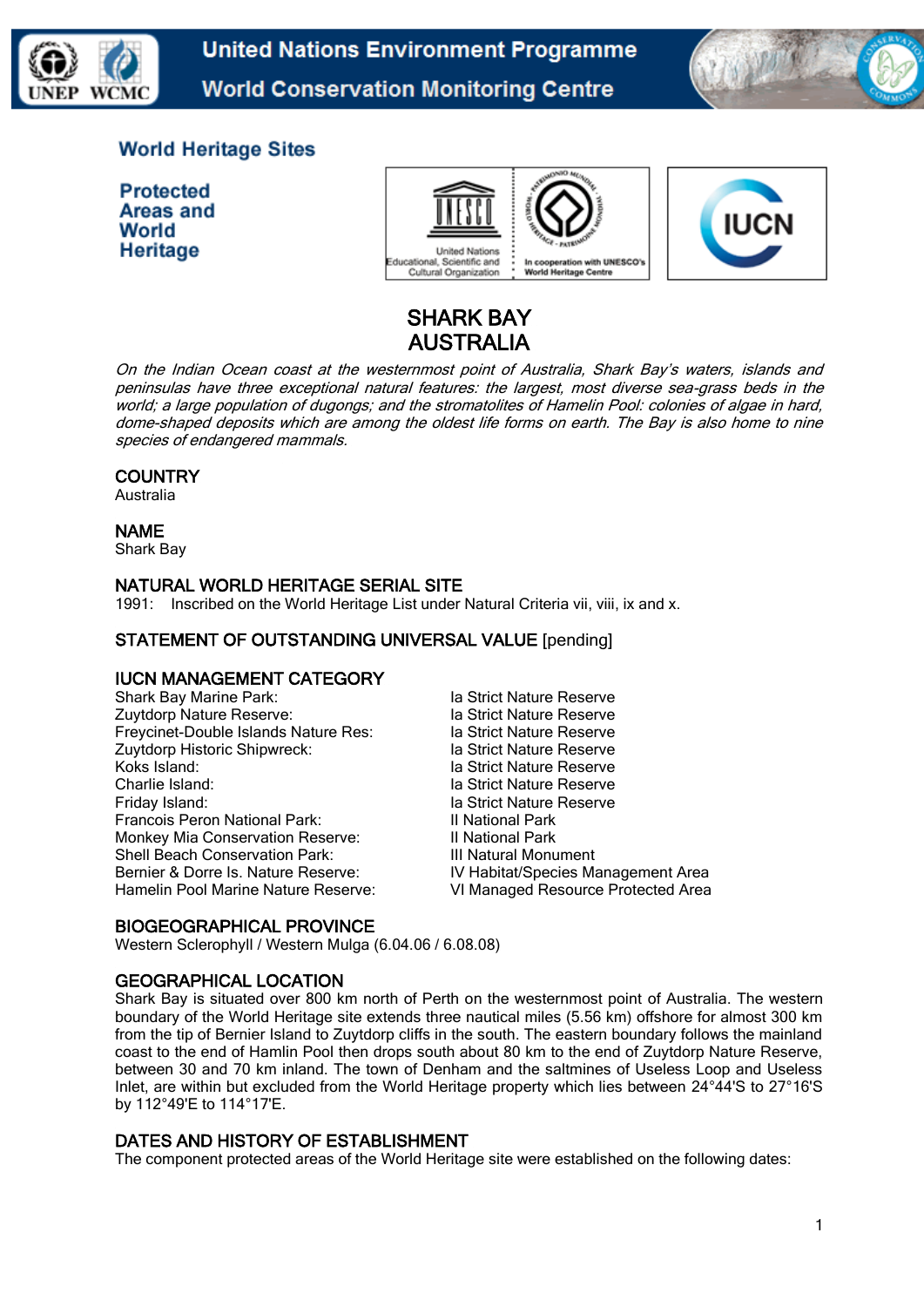- 1957: Bernier and Dorre Islands Nature Reserve;
- 1961: Freycinet-Double Islands Nature Reserve;
- 1976: Koks I.,Charlie I.,Friday I.;
- 1978: Zuytdorp Historic Shipwreck;
- 1988: Monkey Mia Conservation Reserve;
- 1990: Shark Bay Marine Park, Hamelin Pool Marine Nature Reserve;
- 1991: Zuytdorp Nature Reserve
- 1993: Francois Peron National Park; Shell Beach Conservation Park.

#### LAND TENURE

The state of Western Australia, the Federal Government and private ownership. Managed primarily by the Western Australian Department of Conservation and Land Management (CALM).

#### AREA

2,197,300 ha. Protected areas - marine parks, marine nature reserves, terrestrial nature reserves and national park - cover 1,004,000 ha. Public land - marine areas 687,747 ha, vacant Crown Land 55,000 ha, pastoral land 450,000 ha, other reserves 2,500 ha plus private land 750 ha - covers 1,195.997 ha.

| Shark Bay Marine Park:                   | 748,725ha          |
|------------------------------------------|--------------------|
| <b>Shell Beach Conservation Park:</b>    | 518.00 ha          |
| <b>Monkey Mia Conservation Reserve:</b>  | 477.00 ha          |
| Freycinet-Double Islands Nature Reserve: | 205.60 ha          |
| Hamelin Pool Marine Nature Reserve:      | 132,00 ha          |
| Zuytdorp Historic Shipwreck:             | 79.00 ha           |
| Zuytdorp Nature Reserve:                 | 58.85 ha           |
| <b>Francois Peron National Park:</b>     | 52,529ha           |
| Bernier & Dorre Is. Nature Reserve:      | 9,72 ha            |
| Koks Island:                             | 3.00 <sub>ha</sub> |
| Charlie Island:                          | $0.80$ ha          |
| Friday Island:                           | 0.80 ha            |

#### ALTITUDE

Sea-level to 20m.

#### PHYSICAL FEATURES

Shark Bay is a large divided semi-enclosed bay on the low-lying coast of the Indian Ocean lying behind a chain of barrier islands. It averages 100km wide from the mainland, is some 200km long from north to south, approximately 13,000 sq.km in area, and has an average depth of 9m with a maximum depth of 29m. The barrier is formed of the narrow Bernier, Dorre and Dirk Hartog islands, continued south in the equally narrow Edel peninsula. The Bay is split from the south by the 110km-long Peron-Nanga peninsula, dividing it into two very wide embayments - Denham Sound-Freycinet Harbour on the west, and L'haridon Bight and Hamelin Pool in the east. The Edel peninsula on the bayward side is fretted by four narrow inlets between four narrow north-south lesser peninsulas, one of which, Useless Inlet is given over to salt mining. The coastline of the property is 1,500km long, including the 200m high Zuytdorp cliffs well to the south, which are among the highest of the Australian coastline.

The area has three distinct landscape types: the Gascoyne-Wooramel province along the eastern coast of the bay which is a low-lying plain with extensive supratidal flats, backed by a limestone escarpment; the Peron province, comprising the Peron-Nanga peninsula and Fauré Island, of low rolling sandy plains with salt and gypsum pans and ancient interdune gypsum-filled depressions *(birridas)*, the seaward margin of which is a 3-30m-high scarp with narrow sand beaches; and the Edel province comprising Edel peninsula and the three barrier islands, a landscape of elongated north-trending dunes cemented to loose limestone which ends on the ocean in a series of spectacular cliffs (DASETT, 1990). The area basement rock is Late Cretaceous Toolonga limestone and chalk. The most extensive younger rocks are Peron sandstones and Tamala limestones which form the offshore islands. These are often overlaid by a series of longitudinal fossil dunes accumulated during the Middle to Late Pleistocene (described in DASETT, 1990). Gypsum has formed from the evaporation of saline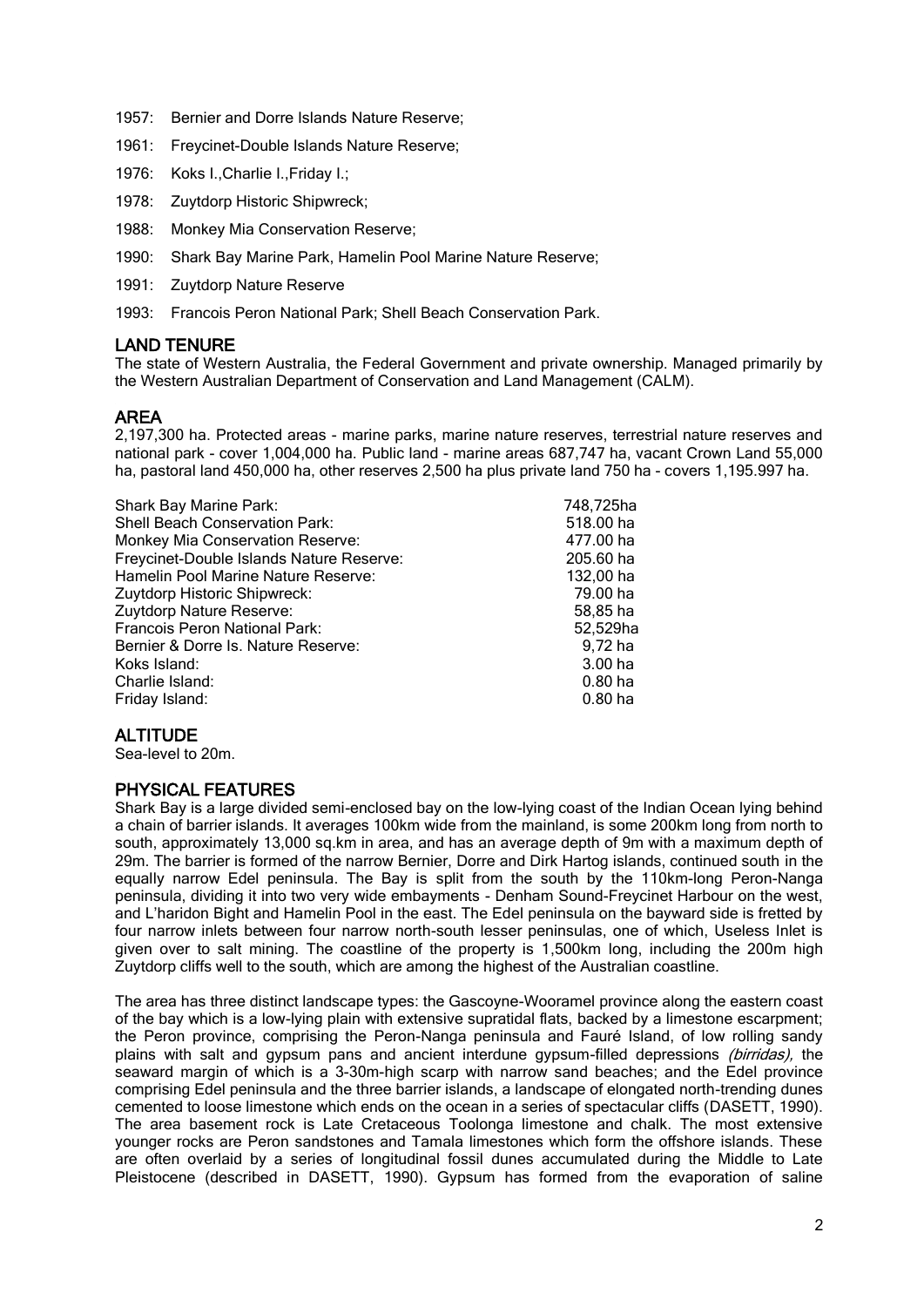groundwater in ponds and broad tidal flats such as those bordering Hamelin Pool. Shell beaches at the southern end of L'haridon Bight form a rare 6 km long scientifically important deposit of organic shells Fragum erugatum, coquina limestone, ooid shoals and lithified sediments 8-9m deep. In Wooramel Bank the water currents and the build-up of sand banks and sills by seagrass beds, have created a vast mat of carbonate deposits and sediments.

The outstanding marine feature of the Bay is the steep salinity gradient. Water exchange with the ocean is restricted but oceanic water from the south-flowing Leeuwin current flows through the wide northern Naturaliste Channel between Dorre and Dirk Hartog islands and the South Passage between Dirk Hartog Island and Steep Point, intruding warm low-salinity tropical water. The interaction of wind drift and tidal currents produces an anticlockwise circulation within the Bay, west to south-east, then east and finally north-west. Strong southerly summer winds push about 1-1.5m of water out of the Bay, exposing sandflats up to 2m wide. Tides vary between a spring range of 1.7m and a neap range of 0.6m. The salinity ranges from oceanic (35-40 ppt) in the northern and western parts of the Bay through metahaline (40-56 ppt) to hypersaline in Hamelin Pool and L'haridon Bight (56-70 ppt) which are partly blocked by sills each side of Fauré Island originating in the dense seagrass beds which have, with the low rainfall, high evaporation and low tidal flushing, produced the hypersaline conditions in which subsurface evaporite deposits, lithification and the formation of the 'living fossil' stromatolites occur. The three biotic zones resulting from the gradient have a marked influence on the distribution of marine organisms within the Bay (CALM,n.d.; DASETT,1990).

Two intermittent rivers drain into the Bay from the east: the Gascoyne and Wooramel Rivers. There is very little surface run-off because of the low rainfall, high evaporation and permeable soils. There is active regional saline groundwater flow however, and some freshwater springs, as in the intertidal zone north of Monkey Mia (DASETT, 1990). There is a large quantity of artesian water approximately 300m below the ground surface, some of it hot.

#### CLIMATE

Shark Bay is at the meeting point of three major climatic regions but its climate is semi-arid to arid, characterised by hot dry summers and mild winters. Summer temperatures range between 20°C and 35°C; winter temperatures between 10°C and 20°C. Average annual precipitation is low, ranging from 200mm in the east to 400mm in the far southwest. Annual evaporation is high, between 2,000mm in the west to 3,000mm in the east. The Leeuwin Current greatly influences the temperature of the sea surface water in the bay. Seawater temperatures outside the bay vary from 20.9°C in August to 26°C in February. Within the bay water they vary: in the inner bay temperatures drop to 17°C in August but in February a maximum of 27°C has been recorded in Hamelin Pool, 26°C in Freycinet Harbour and 24°C in the oceanic salinity zone.

#### **VEGETATION**

The area is semi-desert where the flora is transitional between the South-west botanical province and the arid Eremaean botanical province found over much of central Australia. More than 620 species are recorded for the region, at least 51 being endemic. 283 species are at the limits of their range in Shark Bay about 80% at the northern limit of their range, and 20% at their southern limit. Many vegetation formations and species are found only in the interzone area. 25 species are considered nationally rare or threatened (DASETT, 1990).

The South-west botanical province consists of vegetation rich in *Eucalyptus* species, forming woodland with diverse shrubby understories and heathlands poor in grasses. The Eremaean province is correspondingly rich in wattle Acacia species but has large areas dominated by grasses, especially spinifex and prickly hummock grasses of the genera Triodia and Plectrachne. The Province includes shrublands of Acacia ligulata, Pimelea microcephala and Stylobasium spathulatum. Vegetation on the older dunes includes Melaleuca cardiophylla, Thryptomene baeckeacea and Plectrachne bromoides. The saltier soils are vegetated with halophytes. The area south of Freycinet Harbour contains a unique type of vegetation known as tree heath and shows the most pronounced overlap between botanical provinces: 11 of the site's 28 endemic vascular species occur here on the Tamala sandplain (see DASETT, 1990). Mangroves occur in small relatively isolated areas in the southern and western Bay, only becoming abundant towards the north. The southernmost extensive stand of white mangrove Avicennia marina occurs on the Peron Peninsula (Anderson, n.d.).

The marine flora is dominated by two of the most extensive and diverse seagrass meadows in the world where twelve species of seagrass cover more than 400,000 ha to depths of about 12m. The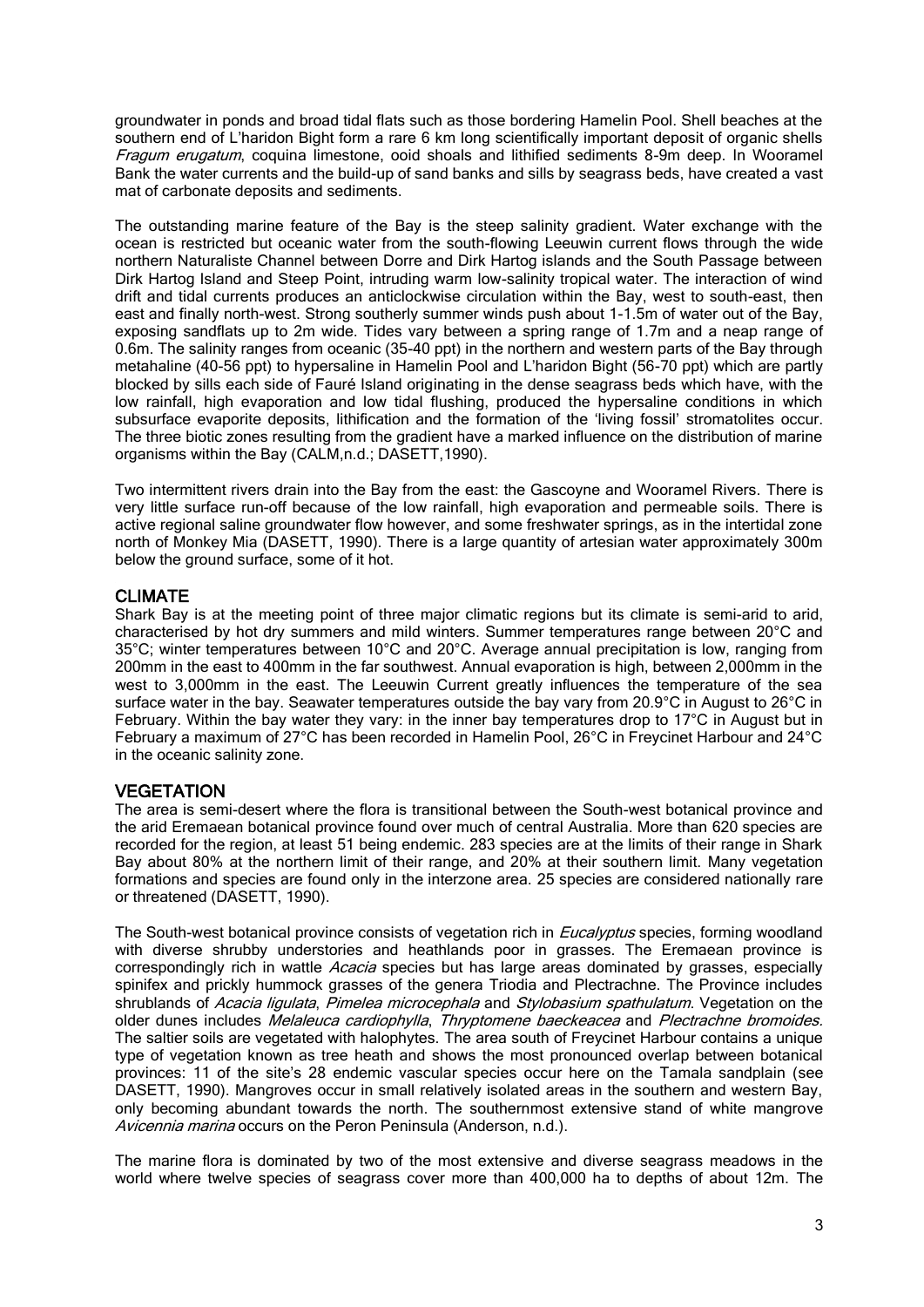1,030 sq.km Wooramel Bank of carbonate sediment bound by seagrasses is the world's largest such mat. The most abundant seagrasses are Amphibolis antarctica and Posidonia australis which cover 90% of the beds, and provides a substrate for 66 species of algal epiphyte. Beds of *Halodule ovalis* and H. uninervis cover an area of approximately 50,000 ha. The only deposits of comparable origin and size are the seagrass beds on the Mediterranean coast of France (DASETT, 1990). Over the last 5,000 years, seagrasses have modified the physical, chemical, biological and geological environment of the Bay, contributing to marine barriers such as the Fauré Sill, which creates the hypersaline conditions of Hamelin Pool and L'haridon Bight. These waters nurture photosynthesising micro-algae and cyanobacteria which trap and bind detrital sediments accreting from calcareous epiphytes and their fauna, creating a wide variety of benthic microbial mats and hummocks. The most unusual have mineralised to form stromatolite mounds which are one of the slowest growing and oldest life forms on Earth, dominant in benthic ecosystems for more than 3,500 million years. Hamelin Pool contains the most diverse and extensive examples of living marine stromatolites in the world, comparable to fossils found in Proterozoic rocks. A modern example is the coccoid cyanobacterium thought to be descendants of a 1,900 million year old form, one of the longest continuing biological lineages known. There are very few comparable occurrences in the world – four lakes in western Australia, and Lee Stocking Island in the Exuma cays of the Bahamas (DASETT, 1990; CALM, n.d.).

#### FAUNA

Shark bay is of great botanical and zoological importance due to the long isolation of its island and peninsular ecosystems; also, being near the northern limit of the transition between temperate and tropical zones, many species are at the limits of their geographical range. It is the habitat of many globally and nationally rare, vulnerable or threatened species.

Of the 26 species of threatened Australian mammals, five are found on Bernier and Dorre islands; the boodie or burrowing bettong *Bettongia lesueur*, rufous hare-wallaby *Lagorchestes hirsutus* (VU), banded hare-wallaby *Lagostrophus fasciatus* (EN), western barred bandicoot *Perameles bougainville* (EN) and Shark Bay mouse *Pseudomys fieldi* (VU). The greater stick-nest rat Leporillus conditor (VU) was introduced on Salutation Island in Freycinet Harbour, burrowing bettong was introduced in 1992 on Heirisson Prong, followed with the release of Shark Bay mice in 1994. The Bay is known for its marine fauna. The population of 14,000 dugong Dugong dugon (VU) according to CALM (n.d.) is here at the southern end of its distribution and thriving: in 1991, at 10150, it was claimed to be 12.5% of the world population. The only known 'lek' mating in any marine mammal is observable amongst them. Wild Indopacific bottlenosed dolphins Tursiops aduncus regularly come to be fed at Monkey Mia. The only other similar long term human-wild dolphin interactions are at Banc d'Arguin in Mauritania and one in northern Brazil. Humpback whale Megaptera novaeangliae and southern right whales Eubalaena australis use the Bay, the first on its migrations, the second for breeding. A minke whale Balaenoptera acutorostrata was stranded in 1981 and killer whales Orchinus orca were sighted attacking dugongs at Sandy Point in 1983. Humpback whales were reduced by past hunting from an estimated west coast populaton of 20,000 to 500-800 whales in 1962 but are now estimated at 2,000-3,000 (DASETT, 1990; CALM, n.d.).

The rich avifauna includes over 230 species, 35 per cent of Australia's birds, with 11 breeding marine birds including osprey *Pandion haliaetus* and Caspian tern *Sterna caspia*, for which Fauré Island is a key breeding area. Over 35 Asian migratory species pass through the region, four of these breeding in Shark Bay. A number of birds reach their northern limit there including regent parrot Polytelis anthropeplus westralis and yellow robin Eopsaltria australis griseogularis, blue-breasted fairy wren Malurus pulcherrimus, striated pardalote Pardalotus striatus and thick-billed grasswren Amytornis textilis (a species list is given in DASETT, 1990).

The region is noted for the diversity of its amphibians and reptiles, supporting nearly 100 species, many at the northern or southern limits of their range, 9 being endemic and 13 being nationally threatened. The area is also notable for the variety of burrowing species, such as the sandhill frog *Arenophryne* rotunda, which needs no surface water but digs into and lives in moist sand. The islands and peninsulas are rich in 'old' Australian species with 12 species of diplodactyline geckos and 12 species of pygopodids (legless lizards). They provide a refuge for nine relict or endemic reptiles: the legless lizards (pygopodids) Aclys concinna major, Aprasia haroldi and Pletholax gracilis edelensis, sandswimmimg skinks Hamelin ctenotus Ctenotus zastictus (VU) and C. youngsoni, and the skinks Egernia stokessi aethiops. Lerista maculosa and Shark Bay dwarf skink Menetia amaura, also ten of the 30 dragon lizard species found in Australia. Several characteristic species are the hylid Cyclorani maini, Goldfield's bullfrog Neobatrachus wilsmorei, the gecko Diplodactylus squarrosus, skinks Egernia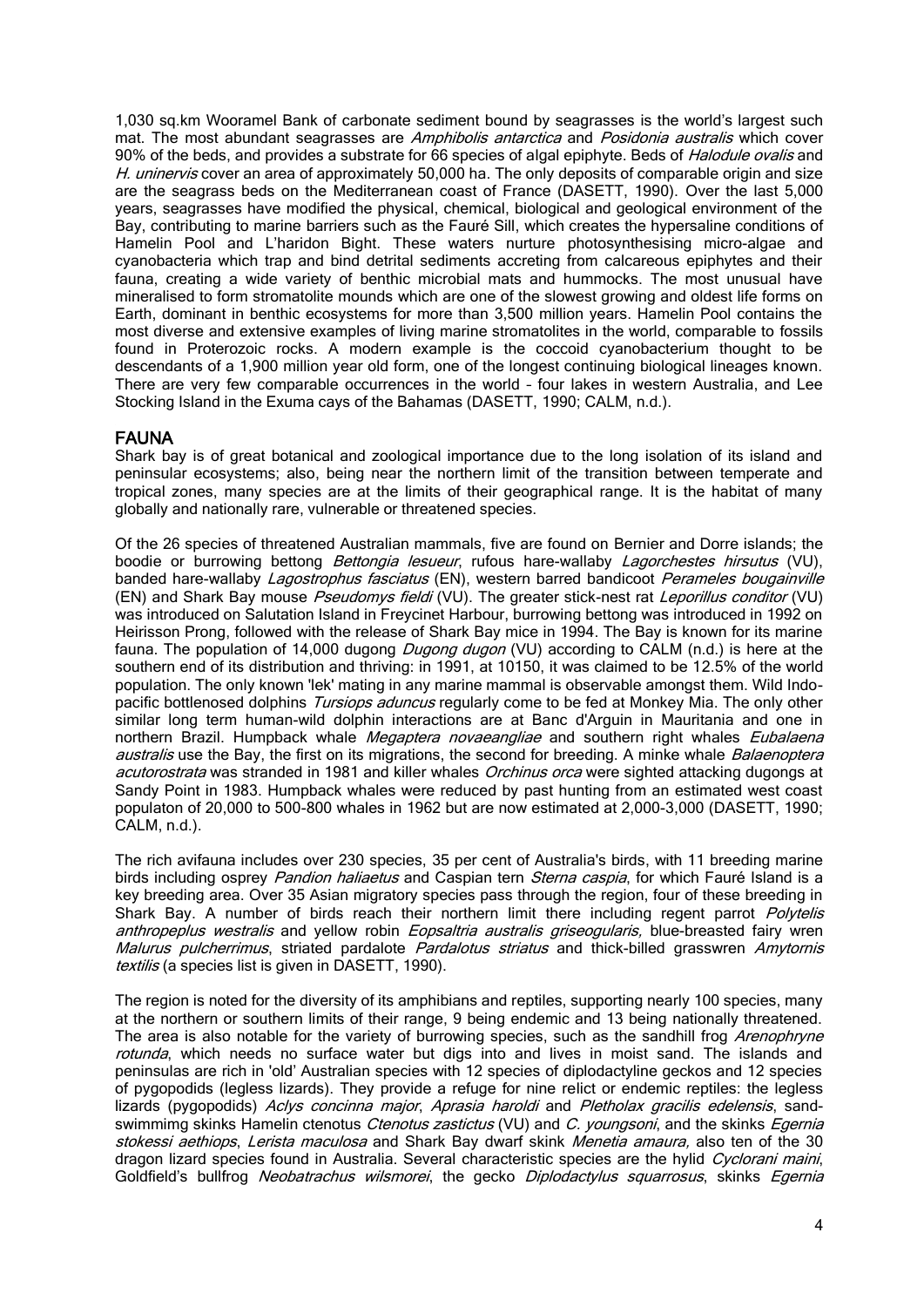depressa, Lerista muelleri and Morethia butleri, and monitors: the large perentie Varanus giganteus and three small, the pygmy V. eremius, short-tailed pygmy V. brevicauda and stripe-tailed pygmy V. caudolineatus. Green turtle Chelonia mydas (EN) and loggerhead turtle Caretta caretta (EN) are found in Shark Bay near their southern limits, 800-1,000 of the latter nesting on the beaches on the Peron peninsula and Dirk Hartog Island which is the most important nesting site for loggerhead turtles in Western Australia. Leatherback turtles *Dermochelys coriacea* (CR) and hawksbill turtles *Eretmochelys* imbricata (CR) are occasionally seen. The Bay supports populations of at least six sea snakes including the endemic Aipysurus pooleorum (DASETT, 1990).

323 species of fish have been recorded of which 83% are tropical, 11% warm temperate and 6% cool temperate. Large numbers of sharks including tiger shark Galeocerda cuvier, whale shark Rhincodon typus (VU), basking shark Cetorhinus maximus (VU), scalloped, great and smooth hammerhead sharks Sphyrna lewini (EN), S. mokarran (EN) and S. zygaena (VU) are observed in Shark Bay. There is also an abundant population of rays, including manta ray Manta birostris. Shark Bay is an important nursery for crustaceans, medusae and coelenterates. The marine flora is dominated by the seagrass beds which provide a substrate for some 100 species of zoophytes, juvenile fish and sea snakes. Because of the high organic productivity and development of these beds and carbonate sand flats, the shallows of Shark Bay support a benthic invertebrate fauna of exceptional abundance, diversity and density. Of the 218 species of bivalve in the region, 75% have a tropical range, 10% a southern Australian range and 15% are west coast endemics. However, the invertebrate communities of Shark Bay remain understudied. Coral reefs are present, although not abundant, with over 80 species. Hermatypic reef building corals are found in South Passage and there are large patches along the east coast of Dirk Hartog, Bernier and Dorre Islands (Anderson, n.d.). The initiation of the Leeuwin current coincides with the mass spawning of hermatypic corals and is believed to be a major factor in the distribution and maintenance of coral communities in the region. (DASETT, 1990).

#### CONSERVATION VALUE

Shark Bay is one of the few World Heritage properties inscribed for all four outstanding natural universal values: showing the earth's evolutionary history, ongoing ecological and biological processes, superlative natural phenomena, and important habitats for in situ conservation of biodiversity. The marine ecosystem contains many significant features: the saline gradient, vast and diverse seagrass beds and carbonate banks, benthic microbial communities and living fossil stromatolites in the hypersaline bays, human-accustomed wild dolphins, endemic and threatened wildlife including a large dugong population, and areas of great natural beauty. The Bay lies within a Conservation Internationaldesignated Conservation Hotspot, a WWF Marine Global 200 Eco-region and a WWF/IUCN Centre of Plant Diversity.

## CULTURAL HERITAGE

The record of aboriginal occupation of Shark Bay extends to 4,200 years ago. The mild climate favoured permanent settlement: the remains of settlement were found at Eagle Bluff and a considerable number of midden sites have been found, especially on Peron Peninsula and Dirk Hartog Island, providing evidence of some of the foods they ate. In 1616 Dirk Hartog, captain of a Dutch ship trading to Java made the first recorded European landing in Western Australia, commemorated by a pewter plate nailed to a post on the northern tip of Dirk Hartog Island. Shark Bay was so named by the English buccaneer William Dampier in 1699. In 1712 the Dutch East India Company ship Zuytdorp was wrecked offshore. In 1800, the French Government sent two ships, the *Geographe* under Captain Baudin and the *Naturaliste* under Captain Hamelin to explore the Southern Hemisphere. The latter spent 49 days charting the area: Louis de Freycinet and Francois Peron surveyed all the inlets between Dirk Hartog Island and the Peron Peninsular, while Pierre Fauré charted the Eastern Bay. Most of the names of the islands and bays were named after members of this expedition.

After 1850, the region was occupied by guano miners, pearlers, fishermen, sandalwood cutters and pastoralists. Pearling was the main industry from 1850 to the 1940s. The fishing industry peaked in the 1960s but declined with the introduction of regulations introduced to prevent over-exploitation of fish stocks. From 1904 to 1911, quarantine hospitals were set up for aborigines with leprosy and venereal disease on Bernier and Dorre islands. Between 1950 and 1962, from a whaling station at Carnarvon, 7,852 humpback whales were killed until the hunt collapsed for lack of whales (DASETT, 1990). In the 1960s, the coastal highway was sealed and the area for the first time opened to tourists.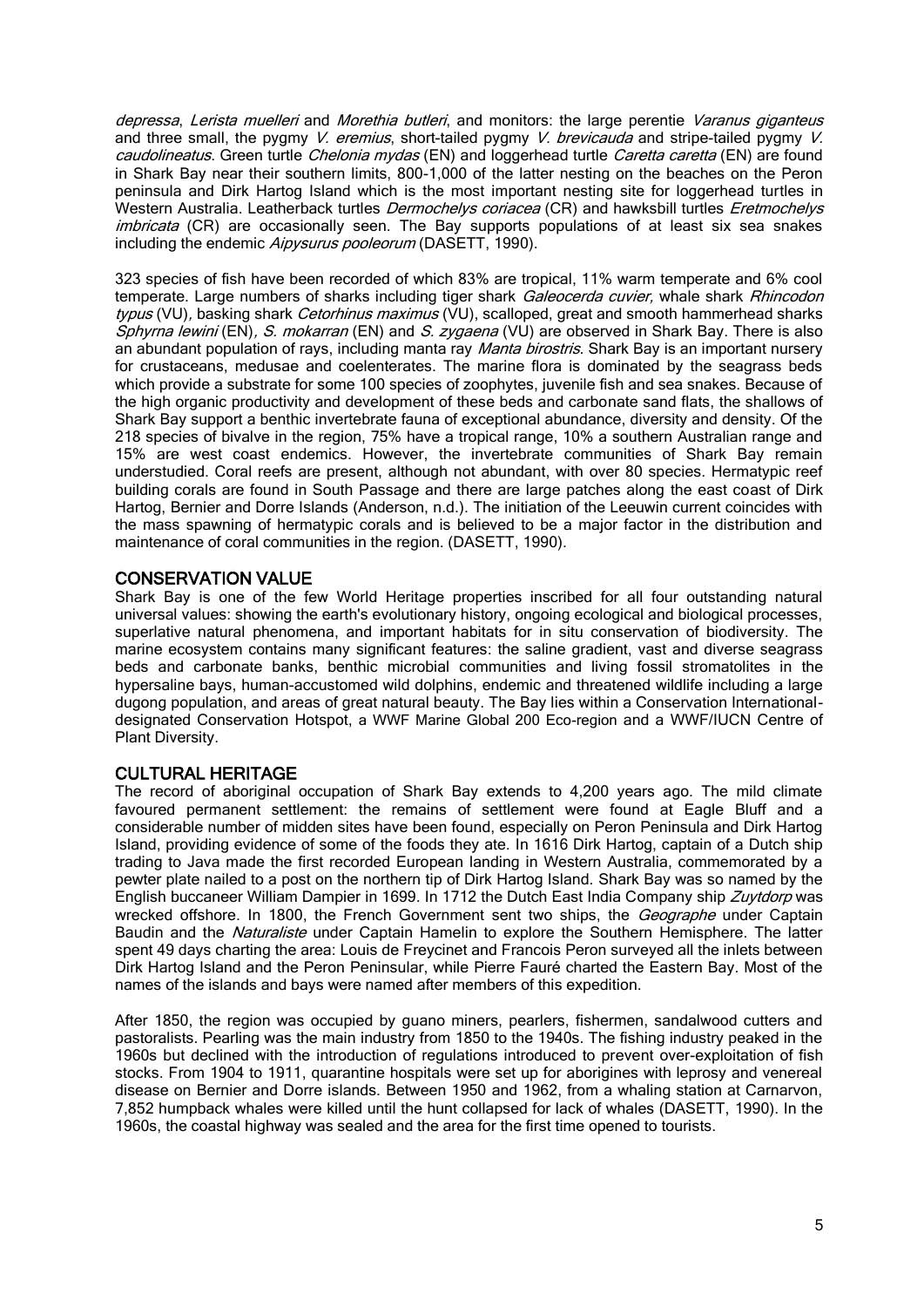## LOCAL HUMAN POPULATION

Shark Bay has a population of approximately 1,000, some being of aboriginal descent (Anderson, n.d.). The town of Denham (population ~450) at its centre is 830 km north of Perth and 130 km west of the North West Coastal Highway. There is also a salt evaporation works at Useless Loop, established in the 1960s. The present economy of the region is based on tourism, fishing, and pastoralism. The town of Carnarvon just north is partly reliant on the fishing industry in the Bay which is fished by 27 boats of the prawn fleet with a harvest reported to have stabilised at 2,000 tonnes (WAFIC, 1991). The scallop fishery catches average at 3,500 tonnes per year from 14 boats based there. These fisheries have a capital investment of some Australian \$80 million, and in the early 1990s employed 500 people harvesting fish worth approximately Australian \$35 million per year (WAFIC, 1991; CALM, in litt., 1996).

## VISITORS AND VISITOR FACILITIES

In 1985, when a paved road reached Denham, tourist numbers increased dramatically. Today some 170,000 tourists visit the Bay each year to fish, holiday or meet the wild dolphins which have been regularly fed at Monkey Mia for 30 years, almost the only known such long established interaction in the world. Some 100,000 a year visit them and there is an information centre at Monkey Mia (Edwards, 1988). A Shark Bay World Heritage Discovery Centre has been built at Denham. Local tours, by land, sea or air are rapidly increasing this popularity and several trailer camps, motels and hotels exist. One great attraction is sport fishing catered for by a number of fishing tours and charter vessels (Anderson, n.d.). The Department of Conservation and Land Management has developed a boardwalk and visitor facilities at Hamelin Pool, Shell Beach and Francois Peron National Park, and provides interpretive brochures.

## SCIENTIFIC RESEARCH AND FACILITIES

Scientific specimens were first collected in 1699 by William Dampier on Dirk Hartog Island. In 1801, the naturalist Francois Peron, during the Baudin Expedition, made important observations on the marine fauna and made plant collections. Subsequently, the naturalists Quoy and Gaimard collected zoological specimens in Freycinet's second voyage to Shark Bay. Between 1818 and 1822 Phillip Parker King made the first comprehensive charts of the region for the Royal Navy (Fox, 1991). In 1858 the whole of Shark Bay was charted by Captain Denham whose name the town took when it was founded in 1898. The stromatolites have yielded information on the nature, palaeoenvironment and evolution of the Earth's biosphere up to the early Cambrian period. A summary of recent research in the Shark Bay area was produced in 1990 by the France-Australe Bicentenary Expedition Committee (Berry et al., 1990). Recent research tracking feral cats has been done in order to remove them from Project Eden. Dugong have also been tracked, and dolphin behaviour monitored by researchers based at the Dolphins of Monkey Mia Research Foundation. A Scientific Advisory Committee provides advice to the Ministerial Council on scientific research. A Community Consultative Committee provides advice to the Council on protection.

#### MANAGEMENT

The responsible administrative body is the West Australian Department of Conservation and Land Management under the Department of the Arts, Sports, the Environment, Tourism and Territories (DASETT), in accordance with existing the Western Australian Fisheries Act, Local Government Act, Land Act, Conservation and Land Management Act (1984) and the Environment Protection & Biodiversity Conservation Act (1999). The state's planning strategy for Shark Bay was outlined in the 1986 Shark Bay Region Plan which favoured the maintenance of the economic status quo (Humphries, 1990). This was adopted by the government in 1988 and is periodically reviewed. Any future major changes in land-use require further public consultation and Western Australian parliamentary approval (DASETT, 1990). This comprehensive planning framework includes partnership between government and the local community.

The Sustainable Future for Shark Bay contains a broad management plan which should enable conservation values to co-exist with fishing, tourism and the existing salt works; disruption to the region's pastoral industry would be minimal (Humphries, 1990). Commercial fishing in and around Shark Bay is relatively light but damaging use of gill nets which became serious in 1980-81 was effectively curbed by regulations then introduced (Anderson, n.d.). A draft plan for the management of fish resources in the World Heritage Area was released in 1995. Management of the trawl fishery includes restricting the number of boats, minimum mesh sizes, specifications and size of the fishing gear, acceptance of closed seasons and protection of nursery areas (WAFIC, 1991). However, there has been opposition to the assumed loss of livelihood and restriction on the local fisheries resulting from World Heritage designation.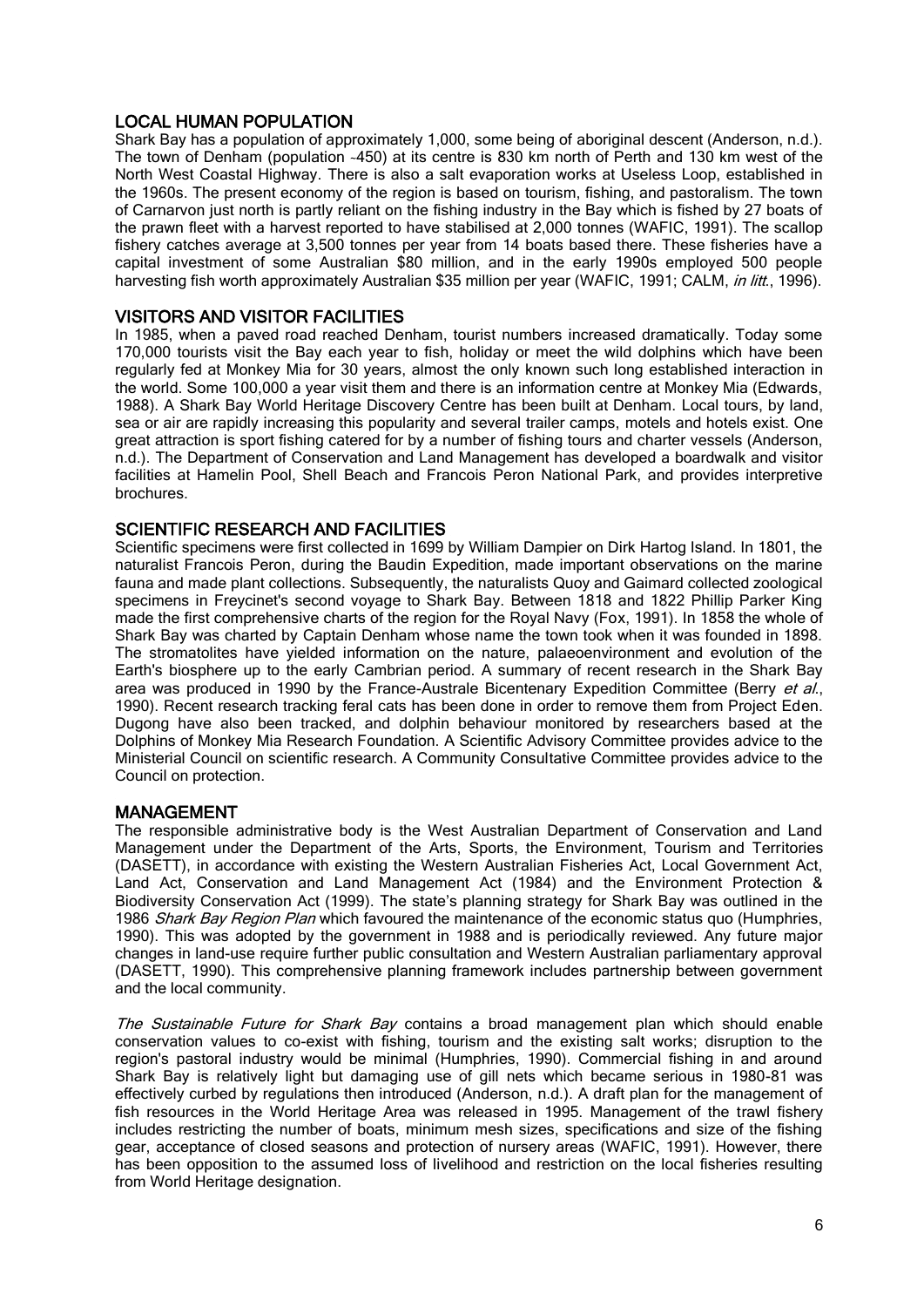Detailed management plans are prepared for all the conservation reserves in the area and a strategic plan for the Shark Bay World Heritage Property was drawn up. Conservation of the island nature reserves is recognised by restrictions on public access. Draft management plans for the Monkey Mia Reserve and the Marine Reserves were released in 1993 and 1994 respectively. An ongoing feral animal control program has eradicated goats from Bernier Island. A Terrestrial Reserves Management Plan includes a weed control program. Current monitoring indicators include: annual monitoring of loggerhead turtles (from 1994), baseline marine water quality, five-yearly dugong monitoring, a floristic survey of Peron Peninsula, visitor surveys, shell mining, fire buffer zone monitoring, long-term climatic data at Peron, and monitoring of terrestrial ecology by landsat satellite. Proposed actions for 2003- 2008 were: the completion of a management plan for South Peron; transfer of Dirk Hartog Island to the National Park; completion of a management plan for Edel Land; extension of the Shark Bay Marine Park; finalization of the strategy plan; completion of a communication plan; completion of a WH Interpretive Centre; continued involvement of indigenous groups; continued feral predator control and control of invasive species (Environment Australia/CALM, 2002).

In 1990, the 105,352 ha Peron pastoral lease was bought by the state government primarily for the conservation, and the north half gazetted as the Francois Peron National Park in 1993. In 1994 Project Eden was launched to recreate the pre-pastoral ecosystem of the Peron peninsula and promote ecotourism by separating the northern from the southern half of the peninsula with a solar-powered double fence. The aim was to eliminate the destructive domestic and non-native animals and replace them with natives translocated from the wild or reintroduced from captive-bred animals, leaving them to repopulate the area. The introductions include emu *Dromaius novahollandiae*, malleefowl Leipoa ocellata (VU), short-beaked echidna Tachyglossus aculeatus acanthion, euro or common wallaroo Macropus robustus, western quoll Dasyurus geoffroyii (VU), woylie or brushtailed bettong Bettongia penicillata (VU), greater bilby Macrotis lagotis (VU), banded hare wallaby, rufus hare-wallaby and many reptiles including the goanna or sand monitor Varanus gouldii, the thorny devil Moloch horridus, and the rare woma python Aspidites ramsayi (EN). The Peron Endangered Species Breeding Centre and the eradication programs have been quite successful except for eradicating feral cats.

#### MANAGEMENT CONSTRAINTS

The whole land surrounding Shark Bay area has been partially modified in the past, mainly by overgrazing, where areas of high disturbance around homesteads and stock watering points were highly degraded. The most eroded were in the Tamala and Peron stations, where grazing and feral animals, particularly introduced rabbits and goats as well as foxes and feral cats greatly reduced the numbers of native animals. Since Peron station was bought by the Government, and a major feral animal control program begun, the northern part of the station is being rehabilitated as a natural National Park (DCLM n.d.). The marine environment was also somewhat modified by the pearl shell industry, whaling and heavy fishing pressure. The latter continues using bottom trawling, nets, lines and cray pots. Calls by conservationists for a ban on trawling in Shark Bay roused local fishermen to oppose World Heritage listing, claiming that their methods were sustainable (WAFIC, 1991). In 1998 the state government granted a petroleum exploration permit for a site located within the World Heritage site, risking potential oil pollution. Risks remain of exotic biota introduced from ballast water and other invasive species.

Tourism is on the increase. A good road to Denham and Monkey Mia and the building of motels, hotels and caravan parks dramatically increased visitor numbers, seriously affecting the area Tourist activity, such as recreational boating along the inner coast of Dirk Hartog Island, may be a hazard to dugong, dolphins and marine turtles far greater than the few dugong taken annually by local inhabitants for food. Insufficient staff has long been regarded as a hindrance: for long only one fisheries officer was available to patrol the entire region and proved entirely inadequate to prevent poaching. Insufficient management also led to tourist pressure on the habituated population of wild dolphins at Monkey Mia, resulting in the appointment of full-time rangers. In 1989 a dead calf and six dolphins were presumed to have been killed by pollution from a septic tank later removed. The township of Denham and the Useless Loop evaporation salt works and gypsum mine in the centre of the site are potential threats. (Fox, 1991; (Anderson, n.d.; DASETT, 1990; DCLM, in litt., 1996).

#### **STAFF**

24 full time and 6 temporary staff in the Department of Conservation and Land Management (Environment Australia/CALM, 2002); 5.5 full time equivalents in the Department of Fisheries (1996). In 1986 five full-time rangers were appointed to Monkey Mia dolphin area to prevent interference with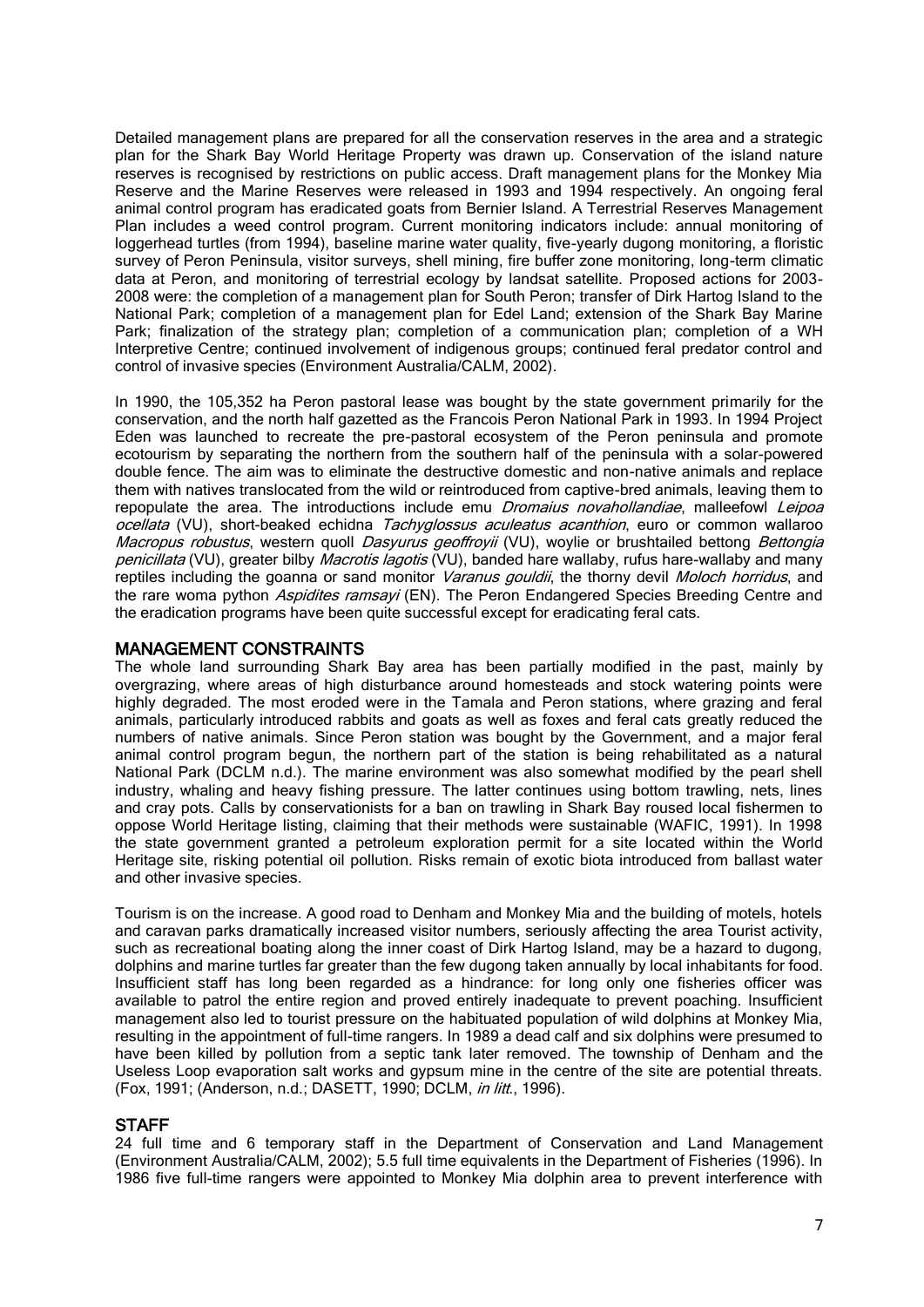dolphins and to run public awareness programmes as a consequence of increased human pressure (Edwards, 1986).

#### BUDGET

For 2002 the estimated budget for Monkey Mia was approximately US\$637,700 for 2002. The Dept. of Fisheries further contributes approximately US\$500,000 annually for fisheries management. In 2001- 2002 Commonwealth (Federal) funding for projects within the World Heritage area was US\$200,796 (Environment Australia/CALM, 2002).

#### LOCAL ADDRESSES

Department of Conservation and Land Management, PO Box 72, Geraldton, Western Australia 6531,

Gascoyne District Headquarters, Department of Conservation and Land Management, 67, Knight Terrace, Denham, WA 6537.

Department of the Environment, Sports and Territories, GPO Box 787, Canberra, ACT

#### **REFERENCES**

The principal source for the above information was the original nomination for World Heritage status.

Anderson, P. (n.d.). Shark Bay: Comments Relevant to Possible Reserve Status. Unpublished. 21 pp.

Berry, P. Bradshaw, S. & Wilson, B. (eds.) (1990). Research in Shark Bay. Report of the France-Australe Bicentenary Expedition Committee. Western Australia Museum. 312pp.

CALM (Department of Conservation and Land Management) (n.d.) Shark Bay Western Australia World Heritage Values.

---------- (1989). World Heritage Shark Bay.

DASETT (Department of the Arts, Sport, the Environment, Tourism & Territories) (1990). Nomination of Shark Bay, Western Australia by the Government of Australia for Inclusion in the World Heritage List.

Davis, S., Droop, S., Gregerson, P., Henson, L., Leon, C., Lamlein Villa-Lobos, J., Synge, H., & Zantovska, J. (1986). Plants in Danger, What do we Know? IUCN, Gland, Switzerland and Cambridge, UK. 461 pp.

Edwards, H. (1999). Shark Bay Through Four Centuries 1616-2000. Shark Bay Shire Office.

---------- (1988). The Monkey Mia Dolphins. In Harrison, R. (ed.) Whales, Dolphins and Porpoises. Merehurst Press, London, Pp. 208-213.

Environment Australia / Department of Conservation and Land Management (Western Australia) (2002a). Australian National Periodic Report. Section II Report on the State of Conservation of Shark Bay. For the Australian Committee for IUCN. 79 pp.

-- DCLM (WA) (2002b). Summary of Section II Report on the State of Conservation of Shark Bay. 4pp .

Figgis, P. & Mosley, G. (1988). Australia's Wilderness Heritage. Weldon Publishing, Sydney.

Fox, R. (1991). The sea beyond the outback. National Geographic 179(1): 42-73.

Humphries, R. (1990). Shark Bay. Habitat Australia. February. Pp. 6-7.

Hutchins, J. (1990). Fish survey of South Passage Shark Bay, Western Australia. In Berry, P., Bradshaw, S. & Wilson, B. (eds), Research in Shark Bay. Report of the France-Australe Bicentenary Expedition Committee. Western Australia Museum. Pp. 263-278.

IUCN (2008). The Red List of Threatened Species. IUCN, Gland, Switzerland/Cambridge U.K.